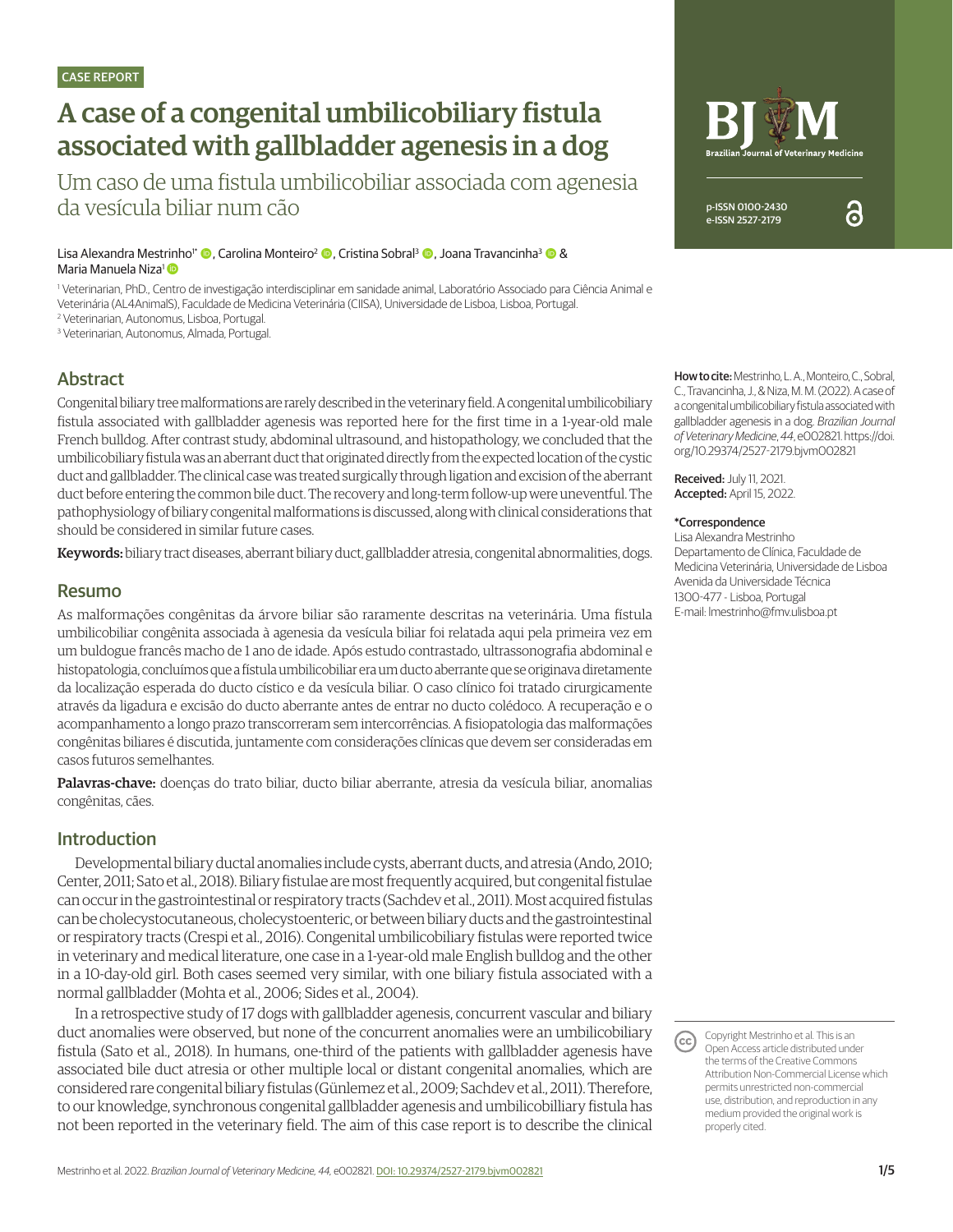and anatomical features and management of umbilicobilliary fistulas, followed by a review of the current literature.

#### Case report

A 1 year-old, 11.9 kg, male, French bulldog had a history of yellow umbilical discharge since birth and did not have any other clinical signs, including normal growth and development, and no abnormal micturition when the owner was inquired.

Upon inspection, the umbilical orifice was open. A low volume of yellow discharge flowing at a very slow rate was identified from this orifice. The periumbilical skin was normal and there was no associated herniation. No abdominal pain was noted on palpation; however, abdominal cryptorchidism was found. No other relevant anomalies were identified on clinical examination.

Routine blood work was not performed due to the owner's economic restrictions, but ultrasound and umbilical liquid analyses were conducted. Umbilical liquid biochemical analysis revealed biliary acids, and ultrasound examination was able to follow the duct that led to the common bile duct. There was an absence of the gallbladder and there was no intrahepatic or extrahepatic duct dilation.

Surgery was planned, which included a fistulogram prior to the intervention. The animal was premedicated with a combination of midazolam (0.2mg/kg) and fentanyl (3μg/kg), which were administered intravenously after placement of a 23G intravenous catheter in the right cephalic vein. Intraoperative fluid therapy was administered with a saline solution at a dose of 5mL/kg/hour throughout the procedure. Pre-oxygenation was initiated with an oxygen mask until induction, which was performed intravenously using 2mg/kg of propofol. After intubation, maintenance was ensured with isoflurane (0.5-1.0%) and oxygen at 30mL/min. The heart rate, respiratory rate, mucus membrane color, capillary refill time, indirect blood pressure, PaO<sub>2</sub>, ETCO<sub>2</sub>, ECG, and body temperature were monitored. The patient was warmed using a blanket and a warm rubber water bottle.

Fistulography was performed by gently injecting a 2mL/kg iohexol 300mg/mL contrast solution (Omnipaque, GE Healthcare A.S.) through a 24G intravenous catheter inserted into the umbilical opening. In lateral and ventrodorsal radiography, direct communication from the umbilical opening to the common bile duct was identified. Contrast medium extended to the left and right intrahepatic biliary channels and extrahepatic biliary system, confirming the absence of the gallbladder. In addition, contrast medium was identified in the gastrointestinal tract (Figure 1).

Differential diagnoses included a patent vitellointestinal duct, cutaneous biliary fistula, and aberrant extrahepatic malformation.

Exploratory laparotomy has been proposed as the definitive diagnostic and treatment procedure. Intraoperative analgesia was assured with the administration of fentanyl at a previously described dosage, repeated every 30 minutes. Meloxicam was administered intraoperatively to manage postoperative pain. After cutaneous access, dissection was performed around the umbilical orifice. A *linea alba* incision was made to explore the posterior aspect of the abdominal wall and the trajectory of a possible duct or fistula. After identification of a duct emerging from the common bile and/or cystic duct, it was dissected to the abdominal wall through the falciform ligament until it connected with the skin (Figure 2). As expected, there was no gallbladder and the persistent duct was communicating at the level of the expected location of the cystic duct. Ligation was performed at the opening site of the common bile duct. At this level, it was possible to identify a small artery, closely associated with the dorsal aspect of the aberrant duct, at the expected location of the cystic artery and ligated along with the excised duct. Abdominal access was closed routinely.

Histopathological analysis of the excised tubular structure revealed histological features identical to those of the gallbladder and other major bile ducts. Therefore, this tubule corresponds to a congenital malformation, that is, an aberrant bile duct.

Postoperative recovery was uneventful, without any related complications during the 2 year follow up.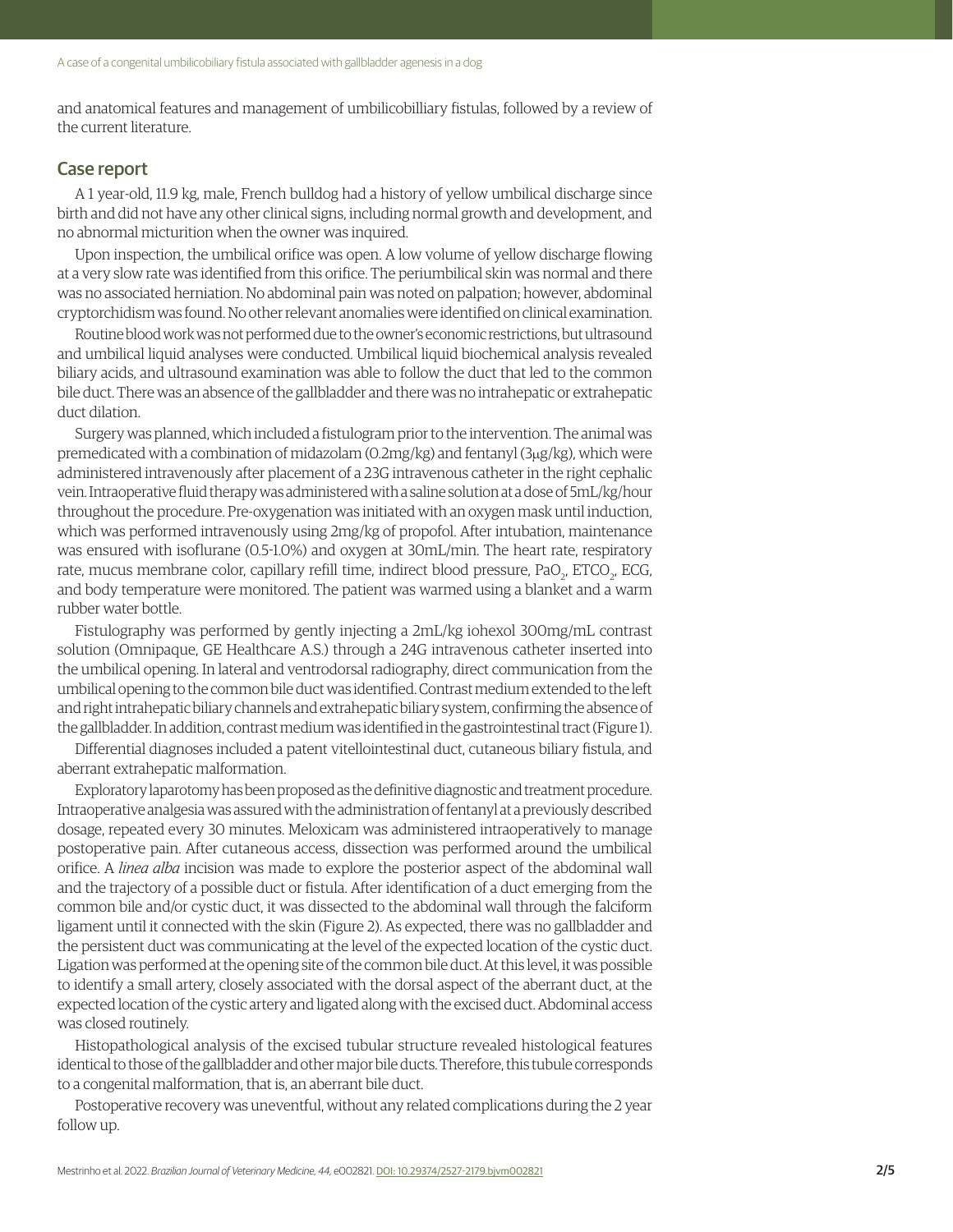

Figure 1. Fistulogram through the umbilical fistula showing communication with the common bile duct (CBD), ventro-dorsal view, in a 1-year-old male French Bulldog. It is possible to observe the aberrant bile duct (ABD) meeting the CBD, after the left and right hepatic duct (LHD and RHD, respectively) gathering. The spread of contrast to the gastro-intestinal tract (stomach, duodenum, and jejunum) can also be observed.



Figure 2. Intraoperative image identifying the aberrant duct (ABD) after dissection from the falciform ligament, the right hepatic duct (RHD), and the common bile duct (CBD).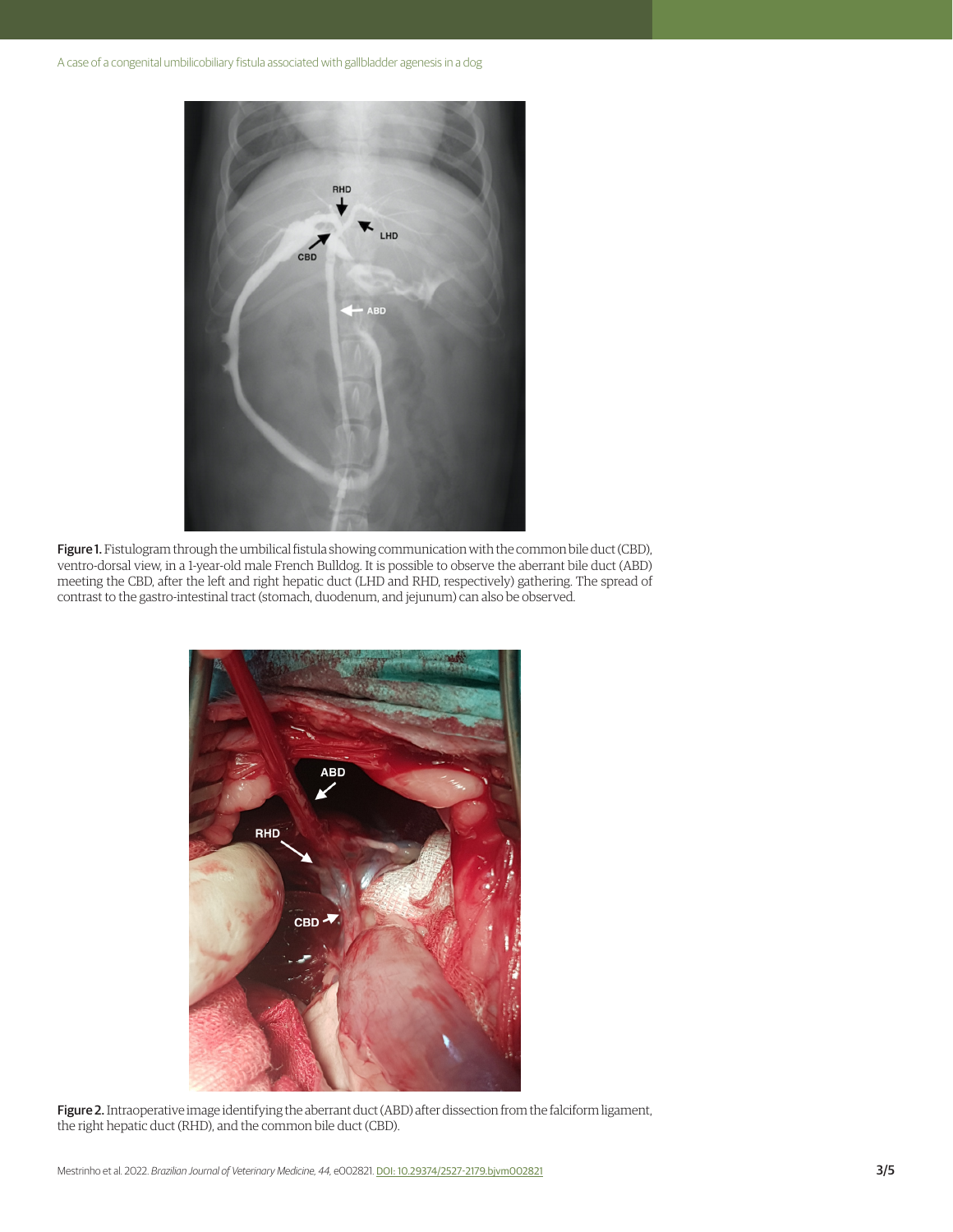#### **Discussion**

Abnormal bile duct and gallbladder agenesis can result from differentiation defects and abnormal duct development. Failure to vacuolize the caudal portion of the hepatic diverticulum, the *pars cistica*, is thought to be the cause of an absent gallbladder, a rare anomaly that may or may not be associated with clinical signs (Kelly et al., 2019; Sato et al., 2018). It can occur alone or in association with other biliary developmental anomalies, such as ductal plate malformations (Pillai et al., 2016; Sato et al., 2018).

The umbilical cord is formed after the enveloping of the amnion tissue from the body stalk, omphalomesenteric duct, and umbilical coelom, around 2 weeks of gestation in dogs (Aralla et al., 2013). Primitive umbilical cord formation precedes hepatic diverticulum differentiation, but there is an intimate proximity between these two structures at the level of the falciform ligament. The peritoneal ligament attaches the liver to the front body wall and separates the left and right lobes. The umbilical vein runs through the falciform ligament ventrally into the umbilical cord, which, after birth, leads to the round ligament of the liver and ventral part of the falciform ligament. Within the umbilical cord, the umbilical vein, vitelline duct (the previous omphalomesenteric duct), allantois duct, and umbilical arteries were enrolled by Wharton's jelly and amnion after the body wall. In the case reported here, this anomaly could have been a result of excessive ventral invagination with entrapment of the cystic diverticulum, resulting in an aberrant herniation that, after birth, gave rise to direct communication to the exterior. This explanation is supported by the histological and anatomical features observed: absence of the gallbladder and a histologically confirmed bile duct from the umbilicus to the common bile duct at the expected location of the cystic duct.

The differential diagnosis in this case was the persistence of the vitelline duct or the urachus, and rare umbilical developmental anomalies, discarded after umbilical discharge analysis, ultrasound, and contrast study (Peterson, 2011). Fistulography was useful to evaluate anomalies in relation to the rest of the hepatic tree and to assist in the decision to perform surgical correction. This strategy was similar to that previously reported (Sides et al., 2004). Computed tomographic cholangiography would provide more detailed information (Kelly et al., 2019; Sato et al., 2018); however, it was not performed for economic reasons. Regardless, the surgical approach was expected to be straightforward, resulting in the correction of a persistent biliary discharge that could lead to an ascending liver infection. In this case, the fistula extended from the umbilical orifice to the common hepatic duct, and in the previous case, the communication was with the right hepatic duct (Sides et al., 2004).

#### **Conclusions**

The interest in this exceptional case relies on the importance of considering such congenital anomalies as possible biliary anomalies that are compatible with life and surgically correctable if no major changes arise from the extrahepatic or intrahepatic biliary system. Moreover, surgical correction must be performed, otherwise, an increased risk of bacterial hepatitis of a cutaneous origin can occur.

#### Acknowledgements

We would like to thank Editage (www.editage.com) for English language editing.

### Ethics statement

Those responsible for the animal formally consented to the study.

#### Financial support

This work was supported by Fundação para a Ciência e a Tecnologia (CIISA-UID/CVT/00276/2019 and LA/P/0059/2020 - AL4AnimalS).

#### Conflict of interests

No conflict of interests declared concerning the publication of this article.